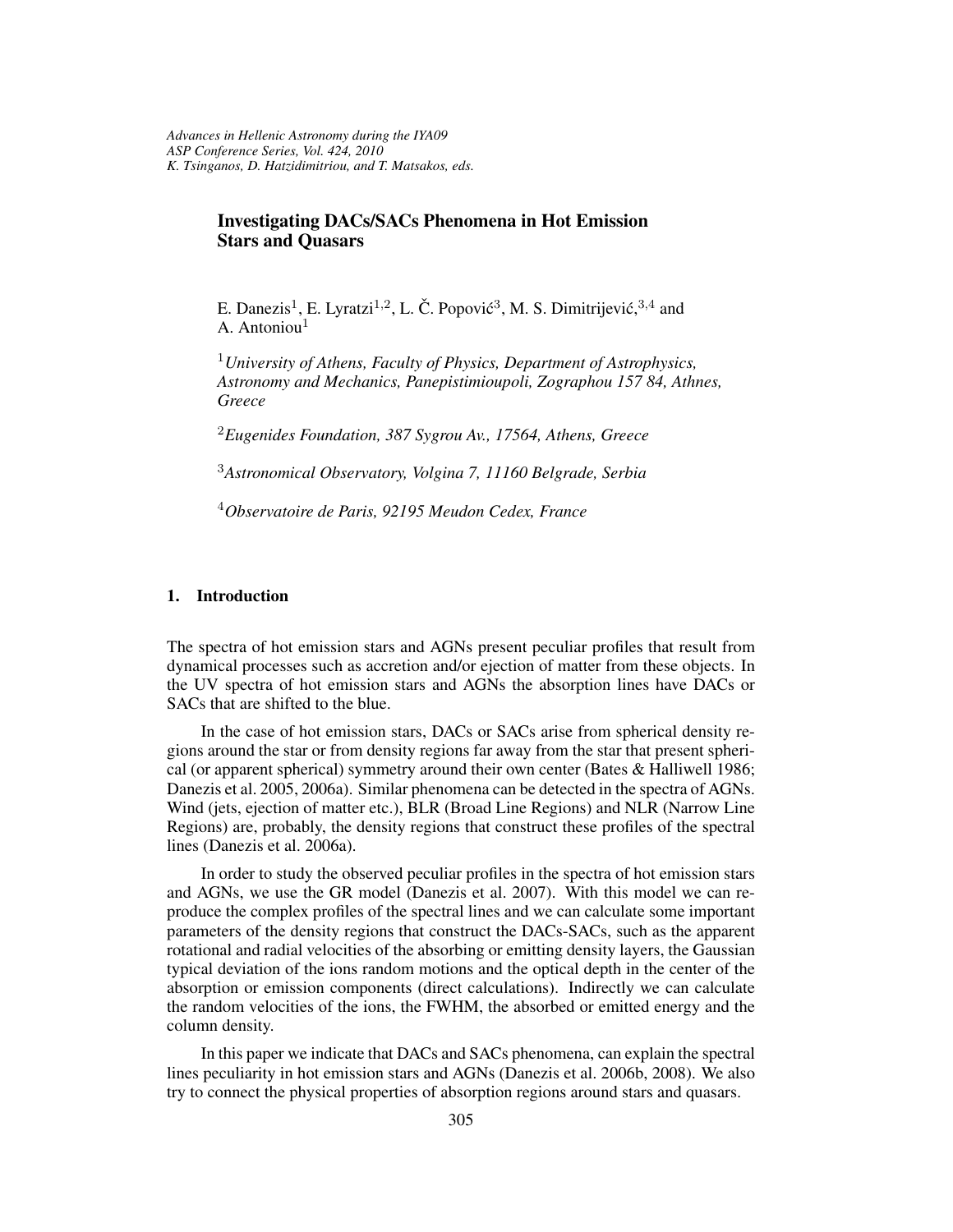306 Danezis et al.



Figure 1.: Up: DACs in the spectra of Hot Emission Stars (left) and AGNs (right). Down: SACs in the spectra of Hot Emission Stars (left) and AGNs (right). Below the GR model fit one can see the analysis of the observed profile to its DACs or SACs.

## **2. Results and Discussion**

Here we applied the GR model (Danezis et al. 2005, 2007) in order to fit some stellar and quasar's absorption lines (see Fig. 1). In both cases we can find blue-shifted components, which are indicating an outflow (wind) in both objects. However, there are differences in the velocities, i.e. naturally the outflow velocities in quasars are higher (∼ several 1000 km/s). But, the line profiles (as e.g. P-Cygni profile) in both objects are similar, indicating that natural phenomena are similar, but with different physical properties.

As we can see in Fig. 1 (up-right) we can detect the DACs phenomenon in the spectra of some AGNs constructing complex profiles. The presence of DACs phenomenon in the spectra of some AGNs leads us to search also for SACs in these spectra. In Fig. 1 (down-right), using the GR model, we can see that the complex structure of many AGNs' spectral lines can be explained with SACs phenomenon.

## **References**

Bates, B.,& Halliwell, D. R. 1986, MNRAS, 223, 673

- Danezis E., Nikolaidis D., Lyratzi E., Antoniou A., Popović, L. Č., & Dimitrijević, M. S. 2005, Mem. Soc. It. Suppl., 7, 107
- Danezis, E., Popović, L. Č., Lyratzi, E. & Dimitrijević M. S. 2006, AIP Conference Proceedings, 876, 373
- Danezis, E., Popović, L. Č., Lyratzi, E. & Dimitrijević, M. S. 2006, "The SACs broadening" in SPIG 2006 (Contributed Papers), 571